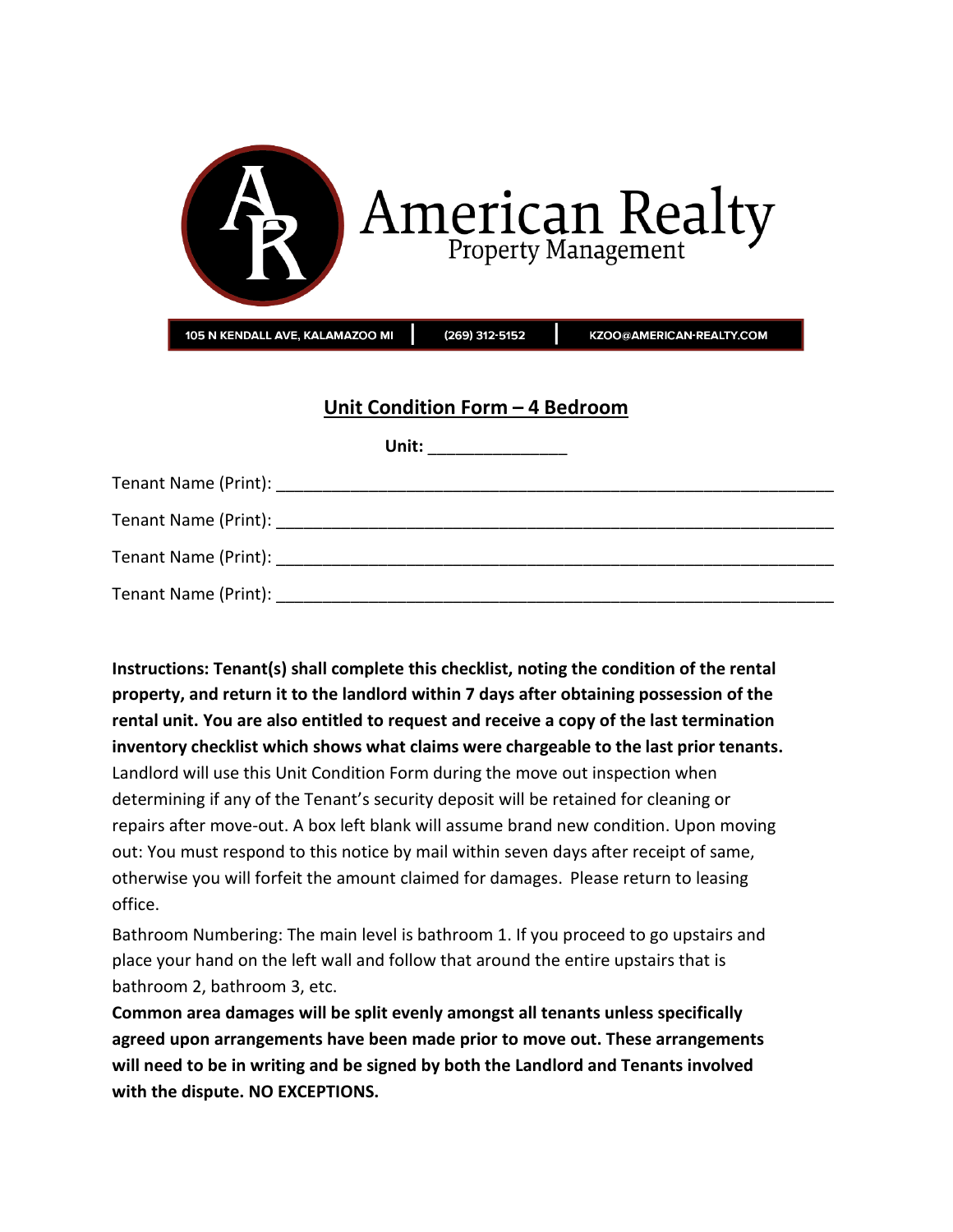## Date of Inspection: /////

| <b>Living Room</b> |
|--------------------|
|                    |
|                    |
|                    |
|                    |
|                    |
|                    |
|                    |
|                    |
|                    |
|                    |
| Other:             |

#### **Kitchen**

| Other: |  |
|--------|--|

# Bathroom - 1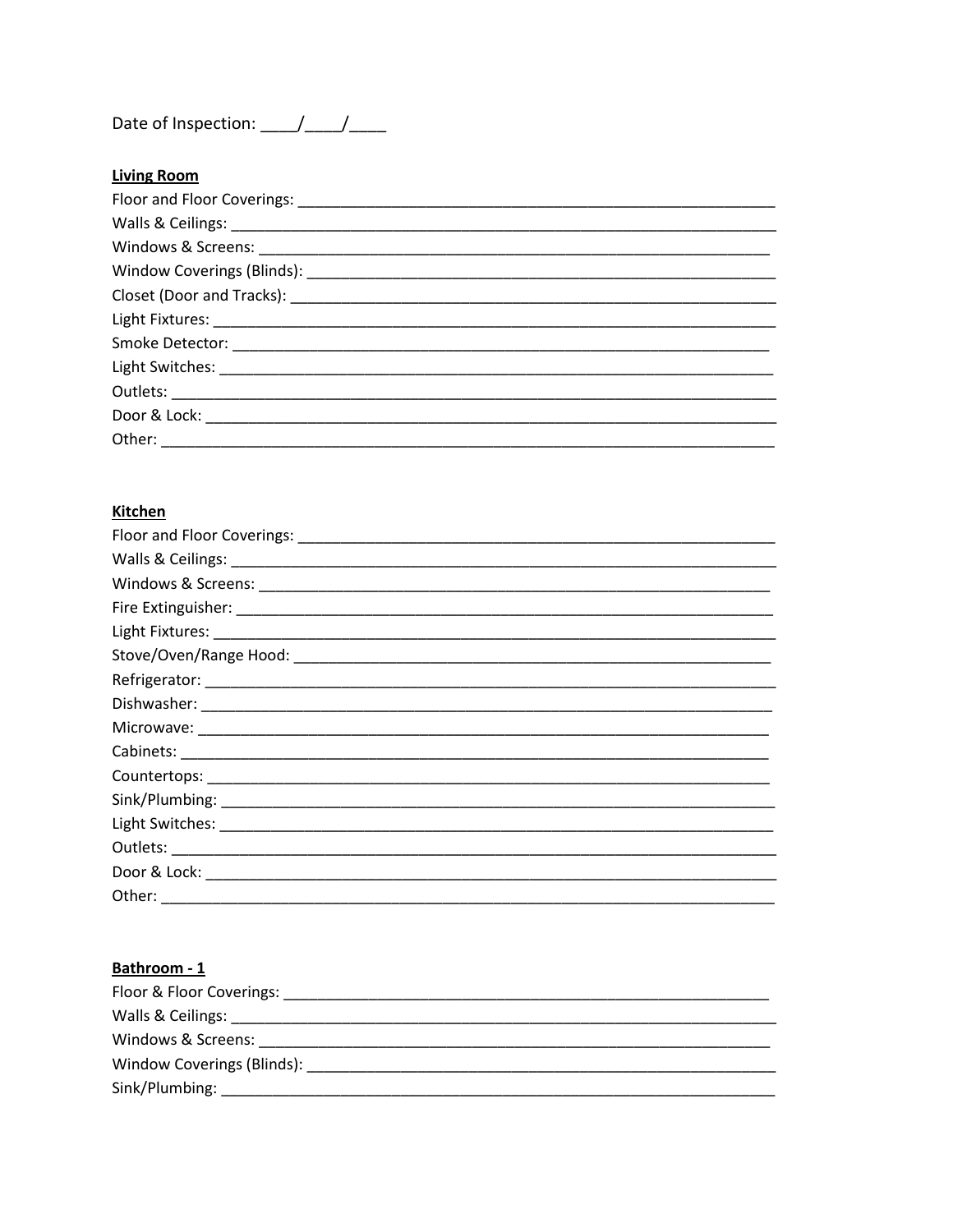### Bathroom - 2

| Other: |
|--------|

### Bathroom - 3

### **Miscellaneous**